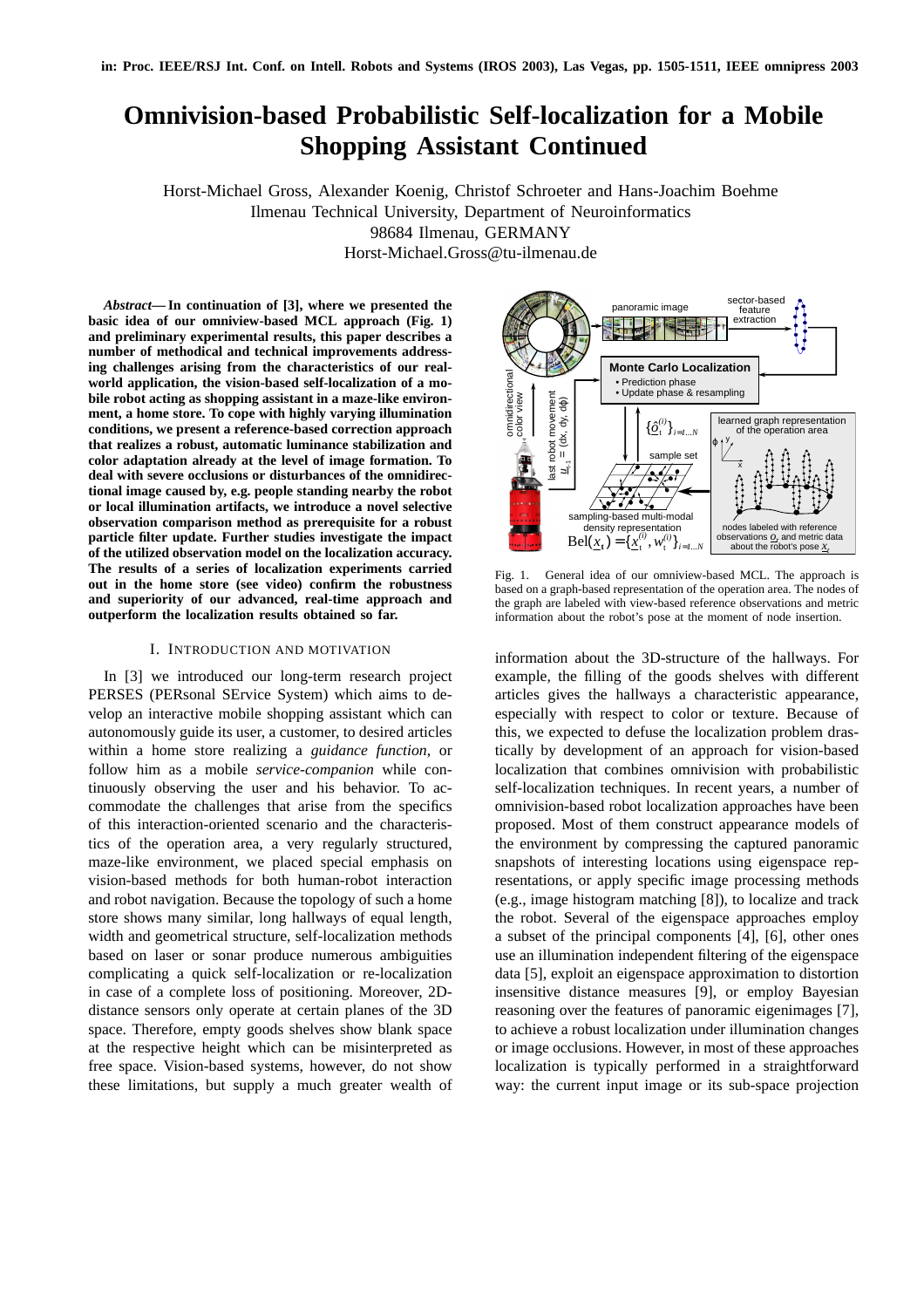is compared to all reference images, and that location whose reference image best matches the current input is considered to be the location currently taken by the robot. Instead of using highly sophisticated image compression and feature selection techniques followed by a classifying mapping from the current observation to the best fitting internal representation, we favor the opposite way, namely a relatively simple pre-processing and feature extraction in combination with a distributed probabilistic multi-hypothesis estimation. This allows to generate and track a set of alternative location hypotheses in parallel which can be disambiguated in the following actionperception-cycles. The reason is, that in ambiguous, mazelike environments, localization on the basis of a crisp mapping from observation  $\varrho$  to state  $\chi$  becomes very unreliable. Therefore, probabilistic methods, like Bayes filters, are required to quantify the ambiguity by means of beliefs for multiple location hypotheses. In [3] we introduced the basic idea and essential aspects of our omniview-based Monte Carlo Localization and presented first promising experimental results as work in progress. A short recapitulation of our approach will be given in the next section, before we present improved aspects and new experimental results in section III.

# II. SUMMARY OF OUR LOCALIZATION APPROACH

Our omniview-based probabilistic self-localization approach presented in [3] is a version of the Monte Carlo Localization (MCL) [1], [2] and makes use of particle filters for approximating a multi-modal density distribution coding the robot's belief  $Bel(\underline{x}_t)$  for being in state  $\underline{x}_t =$  $(x, y, \varphi)_t$  in its state space. *x* and *y* are the robot's position coordinates in a world-centered Cartesian reference frame, and  $\varphi$  is the robot's heading direction. The key idea of MCL is to represent the belief  $Bel(\underline{x}_t)$  for being in the current state  $x_t$  by a set  $S_t$  of  $N$  weighted samples distributed according to  $Bel(\underline{x}_t)$ :  $S_t = {\{\underline{x}_t^{(i)}, w_t^{(i)}\}_{i=1..N}}$ . Here each  $\underline{x}_t^{(i)}$  is a sample, and the  $w_t^{(i)}$  are non-negative importance weights. Because the sample set constitutes a discrete approximation of the continuous density distribution, particle filters are computationally efficient since they focus the particles on those regions in state space with high likelihood, where things really matter.

The general idea of our omniview-based MCL is illustrated in Fig. 1. As map of the environment, our approach employs a graph representation of the environment (Fig. 1, bottom right) which is learned on-the-fly while manually joy-sticking the robot through the operation area. Each node of the graph is labeled with both visual reference observations  $\varrho^{r}(x, y, \varphi)$  extracted from the respective panoramic view at position  $x, y$  in heading direction  $\varphi$ and the corresponding odometric data about the correct pose at the moment of the node insertion during teaching. A new node (reference point) is inserted, either if the Euclidian *position* distance to other reference points in a local vicinity or if the Euclidian *feature* distance between the current observation  $q_t$  and the reference observations  $\rho$ <sup>*r*</sup>(*x*, *y*,  $\phi$ ) at adjacent reference points are larger than given threshold values. The labeling of the graph nodes with odometric data about the pose of the robot, however, necessitates an efficient correction of odometry because of the increasing error over time, especially concerning the orientation angle. To attenuate this effect, we utilize a specific feature of the market floor that shows a very regular structure caused by tiles which are uniquely oriented across the whole market. Details of our vision-based odometry correction are presented in [3]. We successfully utilize this odometry correction for learning of consistent, large-scale graph representations of the operation area.

*1) Feature extraction for observations:* Both during map-building and self-localization, the omnidirectional image is transformed into a panoramic image (Fig. 1, top) that is partitioned into a fixed number of non-overlapping sectors. The following criteria determined the selection of appropriate features to describe the omniview: a) To allow for an on-line localization, the calculation of the features should be as easy and efficient as possible. b) The feature set should include the orientation of the robot as prerequisite to estimate its heading direction. c) It should allow an easy generation of expected observations for hypothetical poses of the robot. Considering these criteria and the requirements of other omnivision-based localization approaches published recently, e.g. [9], [8], [6], [7], we decided to implement the simplest feature extraction method possible: for each segment of the panoramic image only the mean RGB-values are determined.

*2) The localization algorithm:* The prediction and correction update of the sample set is achieved by a procedure often referred to as *Sequential Importance Sampling with Resampling*. In the *Prediction phase (robot motion)*, the sample set computed in the previous iteration (or during initialization) is moved according to the last movement of the robot *ut*−<sup>1</sup> (Fig. 1, left). Here, the *motion model*  $p(x_t|x_{t-1}, u_{t-1})$  defines how the position of the samples changes using information *ut*−<sup>1</sup> from odometry. This way, MCL generates *N* new samples that approximate the expected density distribution of the robot's pose after the movement  $u_{t-1}$ . To determine the expected observations  $\hat{\Omega}^{(i)}_t$  of the moved samples *i*, our approach requires interpolations both in state and feature space because of the coarse graph representation and the chosen feature coding. Therefore, for each sample  $s^{(i)}$ , we first interpolate linearly between the reference observations  $\rho^r(x)$  of the two reference nodes closest to the respective sample position  $x_t^{(i)}$ . After this, the resulting feature vector is rotated according to the expected new orientation  $\varphi_t^{(i)}$  of the sample  $s^{(i)}$ , utilizing a linear interpolation between the features of adjacent segments. This way, we obtain a set of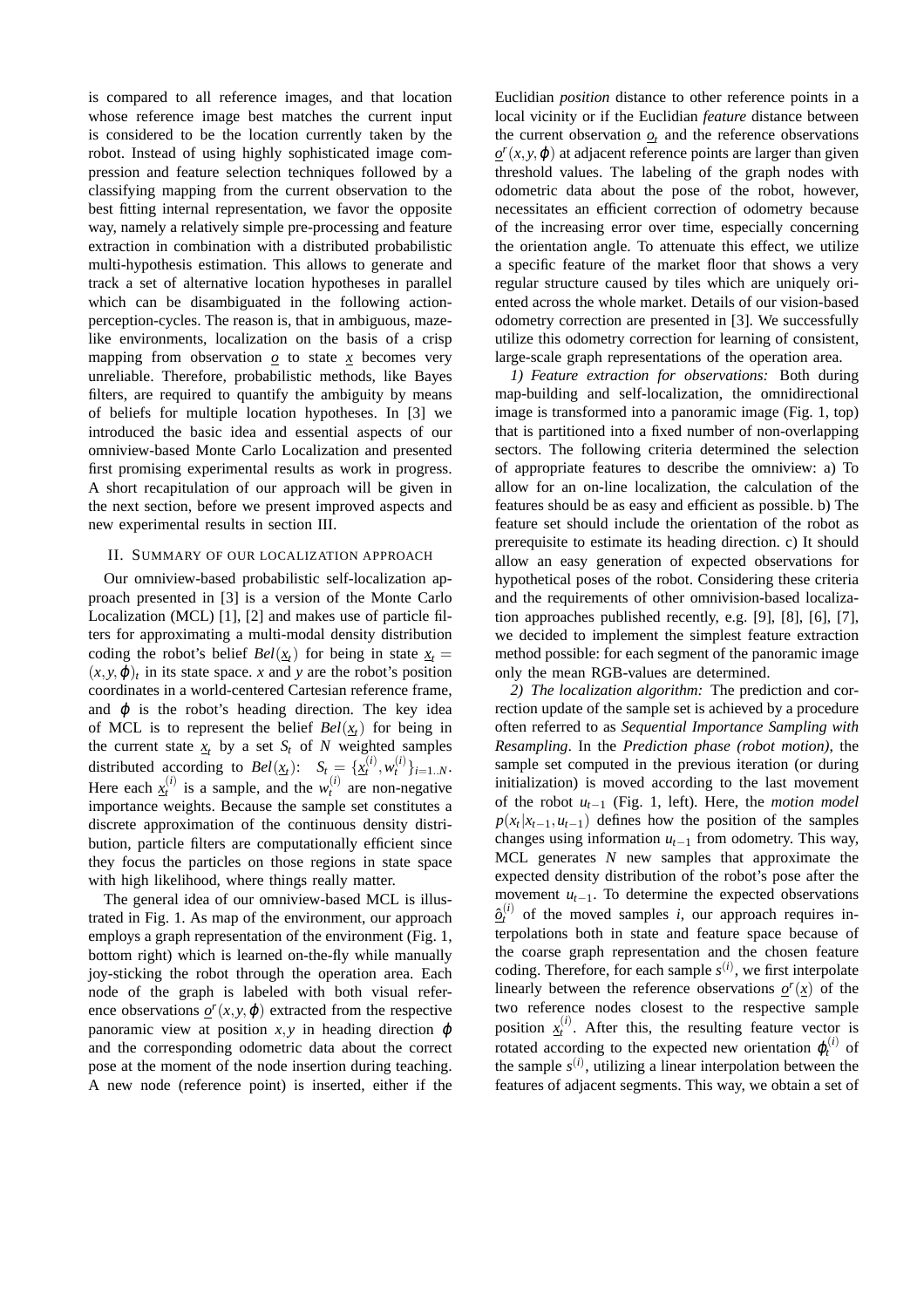*N* new feature vectors  $\hat{Q}_t^{(i)}(x, y, \varphi)$  describing the expected observations of the moved samples in the new states  $x_t^{(i)}$ .

In the *Update phase (new observation)*, the actual observation  $q_t$  at the new robot position has to be taken into account in order to correct the sample set  $S_t$ . For this, the importance weight  $w_t^{(i)}$  of each sample  $s^{(i)}$  is computed. It describes the probability that the robot is located in the state  $x_t^{(i)}$  of the sample. The weights are determined from the errors  $E_t^{(i)}$  between the current observation  $\mathcal{Q}_t$  at the new robot position and the expected observation  $\hat{Q}_t^{(i)}$  of each sample  $s^{(i)}$  applying the camera-specific observation model  $p(\mathbf{Q}_t|\mathbf{X}_t) = f(E_t)$  which returns the likelihood of an observation error for a given pose (see Sec. III-D.1). This way, the weights  $w_t^{(i)} = \alpha \cdot f(E_t^{(i)})$  are determined, where  $\alpha$  is a normalization constant that enforces  $\sum_{j=1}^{N} w_t^{(j)} = 1$ . The final sample set  $S_t$  for the next iteration is obtained by resampling from this weighted set. The resampling selects those samples with higher probability that have high importance weights. Samples with low weights are removed and randomly placed in the state-neighborhood of samples with high weights.

*3) Previous experiments and problems encountered:* All experiments were carried out in a large home store with our experimental platform PERSES, a standard B21 robot additionally equipped with an omnidirectional imaging system for vision-based navigation and humanrobot interaction (Fig. 1, left). Our previous experiments reported on in [3] were performed as simple off-line cross-validation tests on different subsets of observation sequences captured while manually joy-sticking the robot through the store. A subset of these pose-labeled omniviews (about 2.000) was used as reference observations  $\rho$ <sup>r</sup> $(x, y, \phi)$  to build the graph while the other ones, the "unknown" omniviews (about 6.000) captured between the reference points along the traveled known route, were used as test data to determine the localization errors in a series of experiments. The achieved results confirmed the general efficiency and accuracy of our omniview-based probabilistic self-localization method.

In the practical application of our approach, however, several problems occurred which forced us to further improve technical and methodical aspects of our omniviewbased MCL-system. Moreover, we introduced a new experimental regime which consequently distinguishes between *training tours* traveled to build the graph and *test tours* executed to acquire data (unknown observations labeled with the robot's poses) for the localization experiments. Now, the period of time between training tour and test tours can be chosen between a couple of hours at the same day and a few days or weeks, in order to selectively investigate specific real-world effects, like illumination changes or appearance variations (see section III-D). To cope with highly varying illumination conditions, we developed a very effective, reference-based color and luminance adaption mechanism (see section III-A). Because occlusions of the omniview are not only a result of people standing nearby the robot or objects being moved around, but also of local illumination artifacts, we developed a more selective mechanism for the comparison between expected observations and actual observation as prerequisite for the particle filter update (sec. III-B). Other studies dealt with the impact of the used observation model and the influence of a new type of particles (grounded particles) on the accuracy of the pose estimation (sec. III-D.1, III-C).

## III. IMPROVEMENTS AND NEW RESULTS

# *A. Luminance stabilization and color adaptation*

Highly varying illumination conditions are typical for this kind of operation area because of the great number of different lighting effects, e.g. by shop windows, air shafts, or artificial lighting sources. However, to guarantee stable luminance and color conditions within the camera image, we developed an on-line control mechanism that realizes a reference-based luminance stabilization and color adaptation. For this purpose, the camera was equipped with a white reference ring attached outside the glass cylinder of the mirror optics, as shown in Fig. 2. The surface of this reference ring is not flat and horizontally oriented, but shows a slightly convex curvature so that light coming from the side is taken into account, too. With that, all local illumination or diffuse reflectance effects directly influence the luminance and color of the white reference ring. This is an optimal prerequisite for an efficient reference-based luminance and color stabilization. Because the employed digital camera (Sony DFW-VL500) allows to externally control the mechanical iris and the gain of the Red and Blue channels (*Rgain*,*Bgain*), our control mechanism can directly affect the level of image formation. This is an essential advantage over all image processing based normalization algorithms proposed in recent years. While the Y channel of the camera describes the luminance, the U chrominance channel ranges from Red to Yellow and the V channel from Blue to Yellow. In case of perfect daylight illumination the chrominance values U and V of a white object must be zero. We employ



Fig. 2. (Left) Omnidirectional camera with a convex, white reference ring outside the glass cylinder serving as reference object for luminance control and color adaptation. (Right) Captured omniview showing the white reference ring marked as hatched region.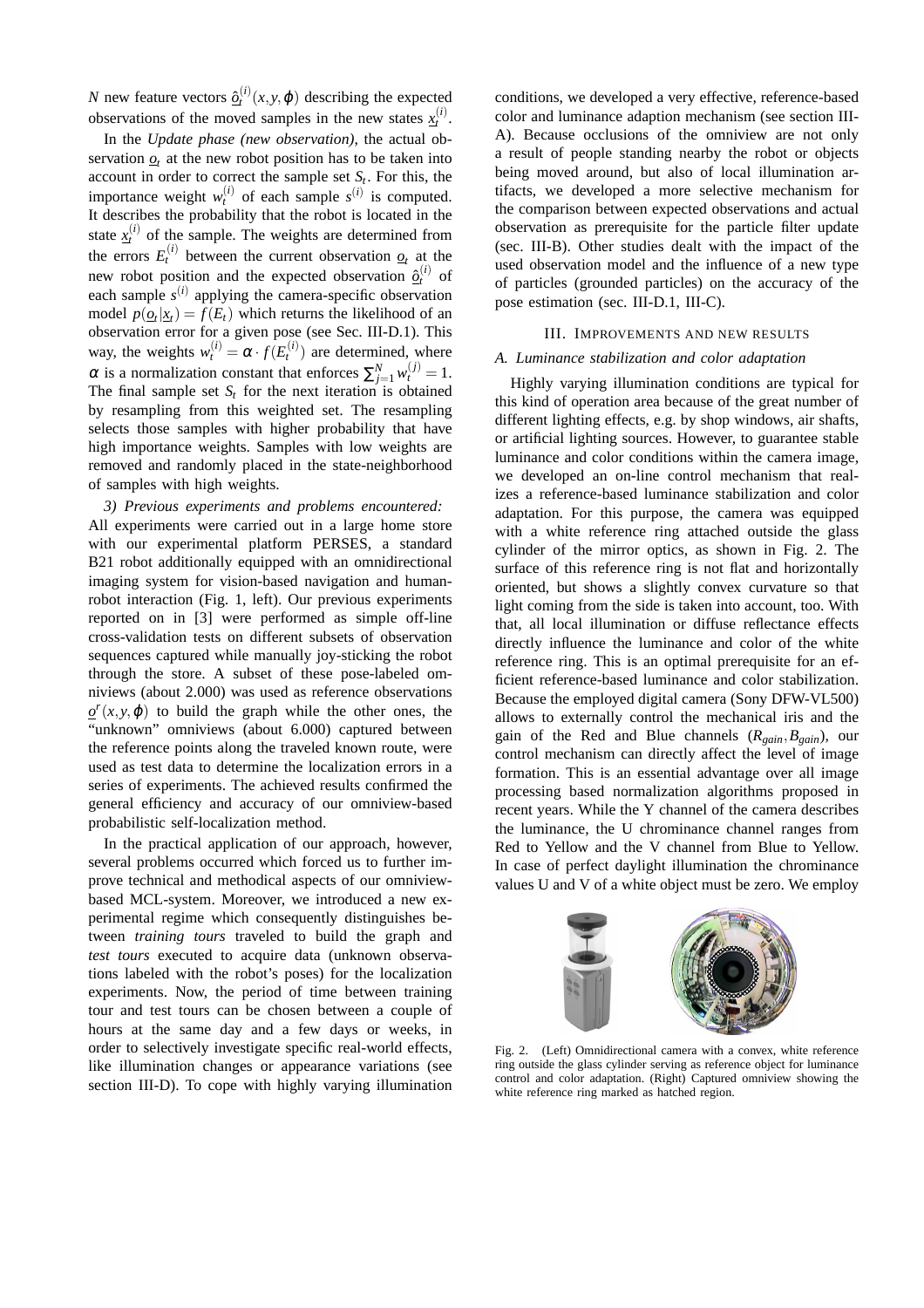this specific reference of the color White for our luminance and color stabilization using a constant value PIDcontroller which operates on the pixel region of the white reference ring (Fig. 2). On the one hand, the controller opens or closes the mechanical iris of the camera in order to stabilize the mean luminance  $\bar{Y}$  of the reference region at a constant value of about 90% of its maximum. On the other hand, it controls the mean chrominance values  $\bar{U}$ and  $\bar{V}$  of the reference region to zero using the external gain control ( $R_{gain}$ ,  $B_{gain}$ ). Because of this very effective, reference-based luminance and color stabilization, in all experiments, we are able to much better handle extreme changes in illumination and achieve relatively stable color values for subsequent feature extraction.

# *B. Selective observation comparison (SOC)*

In the Update phase, for each sample  $s^{(i)}$  the importance weight  $w_t^{(i)}$  is computed. The importance weights  $w_t^{(i)}$  are determined on the basis of the error  $E_t^{(i)}$  between the expected observation  $\hat{Q}_t^{(i)}$  of the sample  $s^{(i)}$  in its current pose  $\bar{x}^{(i)}_t$  and the actual observation  $\bar{q}_t$  applying the cameraspecific observation model  $p(\mathbf{Q}_t|\mathbf{x}_t)$  (see section III-D.1). In the previous implementation, we simply determined this error  $E_t^{(i)}$  by calculating the norm  $(L_1 \text{ or } L_2)$  of the complete difference vector  $\underline{d}_t^{(i)} = \underline{o}_t - \hat{\underline{o}}_t^{(i)}$ . This nonselective method called *complete observation comparison (COC)* has proved to be powerful and robust for small occlusion or disturbance rates  $(< 20\%)$ . However, to better deal with severe occlusions or disturbances caused by, e.g., people standing nearby the robot or local illumination artifacts, we developed a new mechanism to determine the error  $E_t^{(i)}$  on the basis of a selective comparison between expected and actual observations. The general idea of this *selective observation comparison (SOC)* approach can be described as follows: If no local occlusions or disturbances occur in a specific robot pose, the expected and the actual observation should match nearly perfectly. However, in case of local disturbances, the affected segments do show significant differences and, therefore, should be left out from computing the total observation error. Because of this, our new SOC-algorithm takes only those segments into account that show the lowest differences between expected and observed features as well as minimize a segment-specific error function. This way, the negative influence of local occlusions or disturbances on the observation error can be largely reduced. First, for each *j* of the *n* segments an individual segment error  $e_j$  is determined as difference between the expected observation  $\hat{o}_i$  and the actual observation  $o_j$  in this segment. After that, these segment errors are ranked in ascending order, with  $e_1 \leq$  $e_2 \leq e_i \leq \ldots \leq e_n$ , yielding those segments most important for the current observation comparison. Thereafter, the lowest total error is searched for by iterating the number of segments *k* taken into account. Of course, the best result will be achieved, if only a single segment, namely the first one with the lowest error, is taken. To avoid this effect and to compensate a preferring of a small number of segments, a penalty function is introduced which is the larger the smaller the number of the segments *k* taken into account is. In a series of experiments, several penalty functions is. In a series of experiments, several penalty functions<br>were investigated, however, the term  $\sqrt{n/k}$  yielded the best results in handling disturbances. The total error is:

$$
E^{(i)} = \min_{k=1}^{n} \left( \left( c + \sum_{j=1}^{k} e_j \right) \cdot \sqrt{\frac{n}{k}} \right) - c
$$

with *c* as a small offset constant avoiding a multiplication by zero. Finally, the selected lowest total observation error  $E^{(i)}$  is used to determine the respective importance weight.

### *C. Inclusion of grounded samples*

To allow a faster self-localization or re-localization of the robot in case of a complete loss of positioning, we extended our previous algorithm and inserted a specific type of samples with fixed positions and orientations, so called grounded samples. These grounded samples are uniformly distributed within the state space and act as nuclei of crystallization for the freely movable regular samples in all cases, where these samples are already concentrated in a local region of the state space, but a new localization is required, for example, because of a false localization or "kidnapping" of the robot. In a series of experiments, we investigated the influence of the number of regular and grounded samples on the localization error. For the given localization problem, the highest efficiency was achieved with 4.000-10.000 regular and 200-500 grounded samples depending on the complexity of the task. Therefore, in the following experiments a constant number of 200 grounded and 6.000 regular samples is used. The time required for the particle filter update directly depends on the total number of samples. With the current on-board equipment (1500 MHz Athlon), our algorithm requires about 100 ms for 6.000 samples. The time for image adaptation and feature extraction takes about 25 ms per image. Therefore, real-time localization is possible.

# *D. New experimental results*

As mentioned above, we introduced a new regime for the localization experiments which consequently distinguishes between *training tours* traveled to build the graph and *test tours*, called unknown tours (UT), executed to acquire unknown data for the localization experiments. Because the period of time between training tour and test tours now can be chosen arbitrarily, specific real-world effects, like illumination changes or appearance variations, can be investigated. Each of the experiments reported in the following was repeated 50 times to determine the mean localization errors and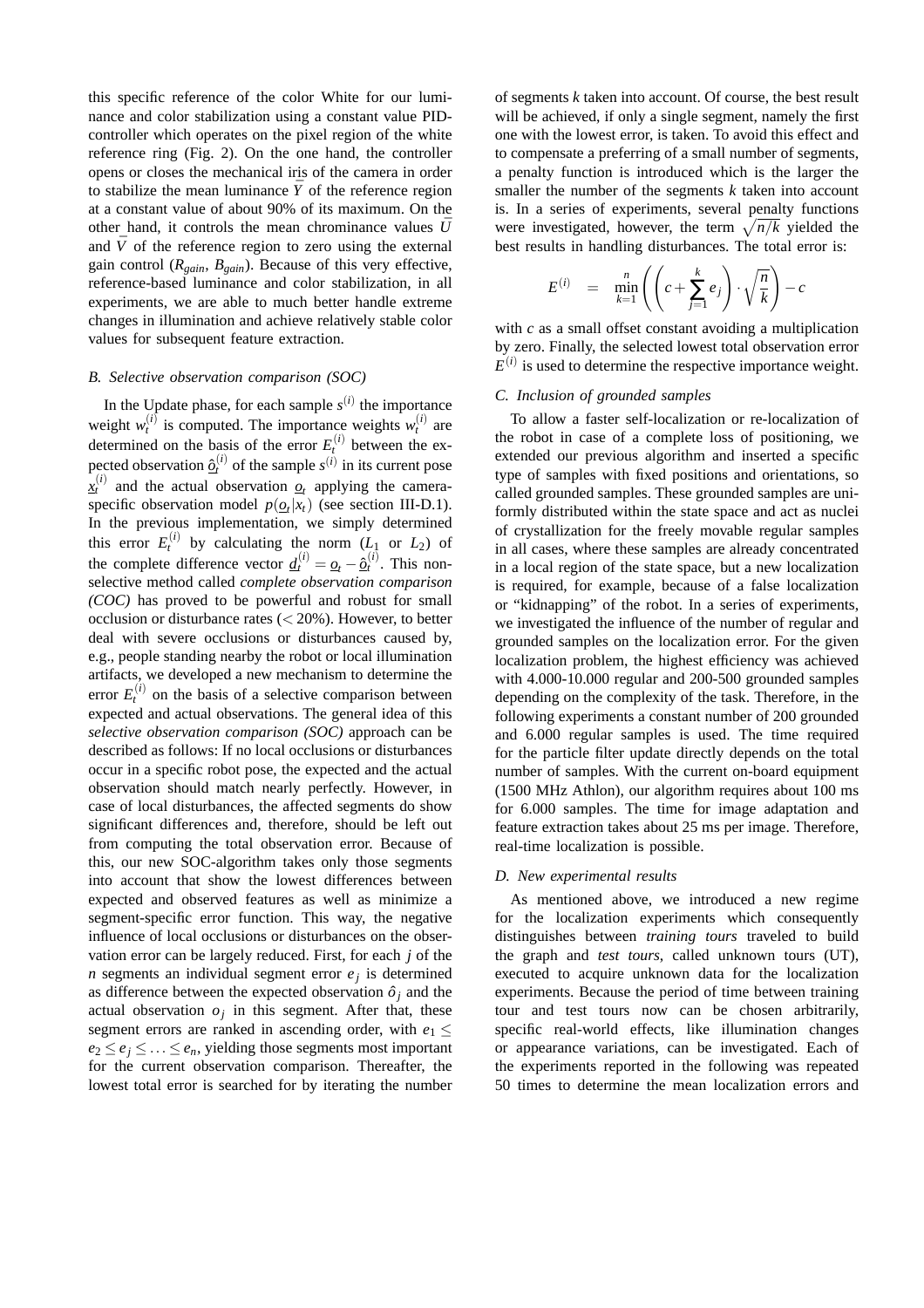

Fig. 3. Learned graph of the operation area in the home store. The size of the area is  $50 \times 45m^2$ , the graph consists of 3.500 reference points (red dots) labeled with reference observations  $\rho^r(\underline{x})$  and odometric data about the pose *x* of the robot at the moment of node insertion. The total distance traveled to learn this graph was about 1.500 m. The reference point for re-calibration during teaching is located left from the info point.

their variances. As explained in section II, our approach employs a graph representation of the environment which is learned on-the-fly while manually joy-sticking the robot through the operation area (Fig. 3). The nodes of the graph are labeled with both visual reference observations  $\varrho^{r}(x, y, \varphi)$  and odometric data about the pose  $x = (x, y, \varphi)$  of the robot at the moment of node insertion during teaching. For correct pose labeling, we utilized the vision-based odometry correction method presented in [3]. To minimize the pose error for labeling during graph building, the complete training course was broken into shorter sub-courses of a maximum length of 150 meters allowing a re-calibration at a reference point with exactly known position (Fig. 3). Using the recorded unknown test data acquired during several test tours (UT1-4), we conducted a great number of localization experiments comparing both observation comparison methods. In all experiments, we studied the worst-case scenario: our robot had no prior information about its initial pose - a typical global localization problem.

*1) Impact of the observation model:* Fig. 4 depicts the utilized camera-specific observation model  $p(\mathbf{Q}_t|\mathbf{x}_t)$  =  $f(E_t)$  of our omnivision system. The dark, solid line was determined experimentally and shows the averaged probability distribution of the errors between reference observations and a great number of snapshots captured at these reference positions over a longer observation period (12 hours). Despite the mainly static character of the environment, the captured images do vary due to changes

in illumination, pixel noise, and several camera-specific influences, like drift processes. The dotted line depicts the course of the approximated observation model described by a Gaussian model with a standard deviation of  $\sigma = 0.1$ . In a series of experiments we investigated the influence of the parameter  $\sigma$  on the mean localization error and variance, and the percentage of localization losses. The localization is regarded as lost, if the localization error is larger than 2.5 m per estimation step. The localization accuracy and percentage of localization losses achieved for different  $\sigma$  are given in Table I. As can be seen, the smaller  $\sigma$  is the stronger the observation model influences the computation of the importance weights. For  $\sigma$  < 0.05, already slight differences between expected and actual observation cause large error likelihoods and, therefore, very similar, small importance weights. Because of this, alternative localization hypotheses cannot be disambiguated effectively, therefore, the localization errors and variances remain high. For  $\sigma > 0.2$ , a similar effect can be observed. In this case characterized by a relatively flat Gaussian, the selectivity of the observation model is largely lost. Therefore, even strongly differing observation errors  $E_t$  create very similar error probabilities and, with that, very similar importance weights. Because of this, the particle cloud cannot be resampled effectively, and the condensation dynamics last much too long. In the experiments, the best overall results were achieved with  $\sigma = 0.1$ , therefore this value was employed in all the following experiments. In this case, the majority of samples quickly converges to the correct position, and the final spreading of the particle distribution reaches a minimum. In all experiments, our novel SOC-method clearly outperforms the COC-method.

*2) Experiments comparing SOC vs. COC:* The objective of the following series of experiments is to directly compare the two observation comparison methods regarding localization accuracy, robustness, and percentage of localization losses due to real-world disturbances and occlusions. Each experiment was repeated 50 times to determine the mean localization error and its standard deviation <sup>σ</sup>. Fig. 5 illustrates the courses of the mean localization errors obtained from a series of experiments



Fig. 4. Experimentally determined observation model of the used omnivision system. The model returns  $p(\underline{o}_t|\underline{x}_t) = f(E_t)$ , the likelihood of an error between actual and expected observation in pose *x<sup>t</sup>* .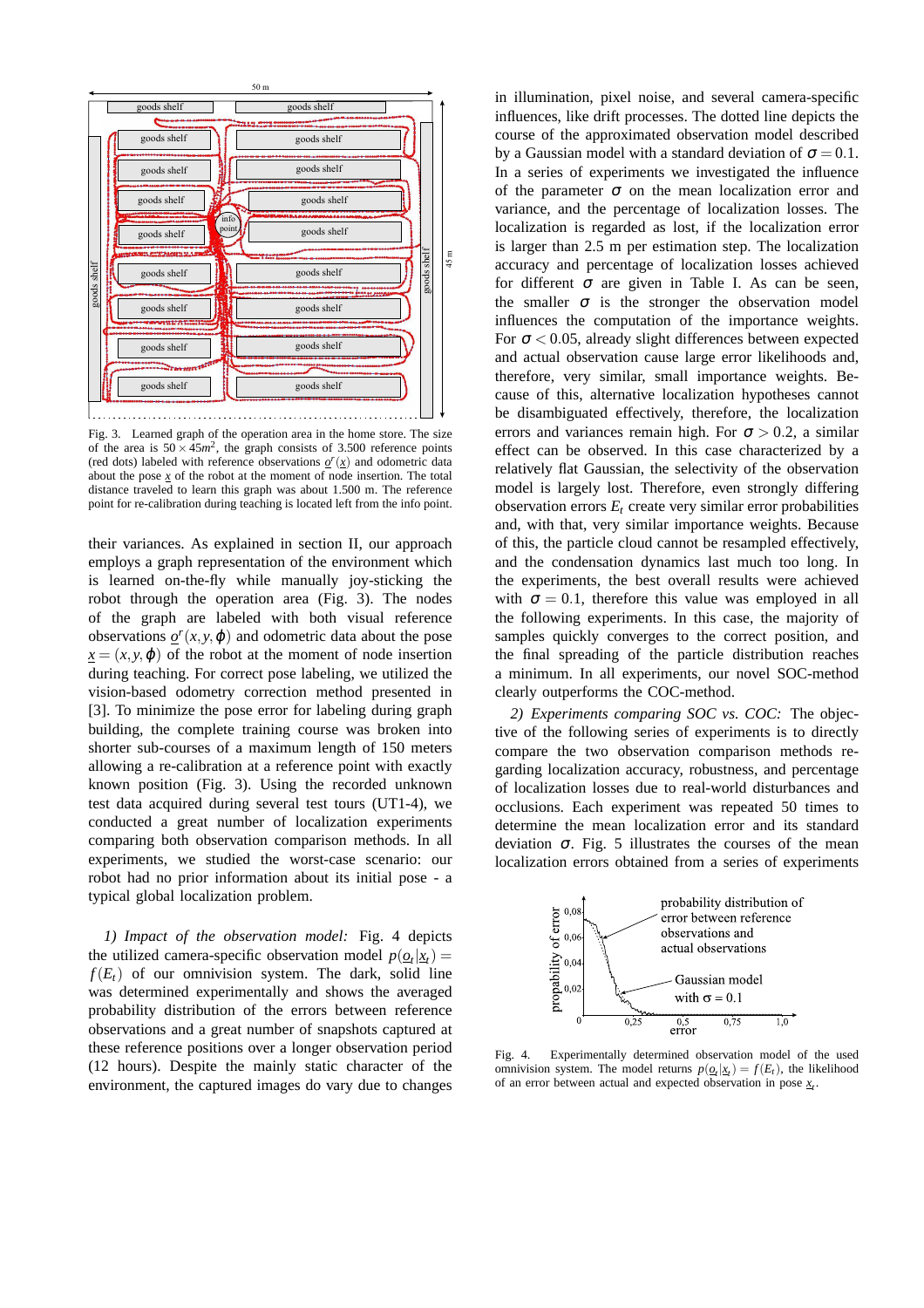|       | SOC-method |      |          | COC-method |      |          |
|-------|------------|------|----------|------------|------|----------|
| σ     | loc.       | loc. | % local. | loc.       | loc. | % local. |
| of OM | error      | σ    | losses   | error      | σ    | losses   |
| 0,01  | 18.92      | 6.00 | 73.97    | 18,10      | 5.59 | 71,83    |
| 0.05  | 0.99       | 0.98 | 0.64     | 3,64       | 2,54 | 12,96    |
| 0,10  | 0.73       | 0.60 | 0,47     | 2,16       | 1,80 | 5.99     |
| 0.15  | 0.93       | 1.47 | 2,16     | 1,91       | 2.07 | 6.54     |
| 0,20  | 1,34       | 2,45 | 6,00     | 0.96       | 0.57 | 1,18     |
| 0.25  | 1,44       | 2.67 | 6.75     | 2,18       | 1,23 | 4,45     |

#### TABLE I

INFLUENCE OF GAUSSIAN OBSERVATION MODEL ON LOCALIZATION ACCURACY AND PERCENTAGE OF LOCALIZATION LOSSES.

performed on test observations of unknown tours (UT 1,2,4) traveled a couple of days after the training tour. Table II (upper part) additionally compares the mean localization errors and standard deviations  $\sigma$  of these tours for both comparison methods. It turned out that our SOCmethod in all experiments produces significantly lower localization errors and does lose the correct position only very seldom  $( $0.5\%$  of all estimations). In UT 2, a$ demanding tour with a great number of natural occlusions and disturbances, the COC-method fails almost completely (Fig. 5, middle). Due to the disturbances, it generates



Fig. 5. Courses of the localization errors of a series of experiments performed on test observations of three unknown tours UT1 (55 m), UT2 (47 m), and UT4 (340 m) traveled a couple of days after the training tour. An error larger than 2.5 m characterizes a loss of positioning.

numerous alternative localization hypotheses and is not able to disambiguate the correct robot's position. This results in a much too large localization error between 2 and 30 m. Fig. 5 (bottom) compares the localization results achieved on the test data of the extra long unknown tour UT 4 with a length of 340 meters. As can be seen, the time needed for localization by means of the SOC-method is shorter, and the localization error is without exception smaller than that of the COC-method (see Table II, too). Moreover, the COC-method repeatedly looses the location during this tour. All experiments clearly express the merits of the SOC-method in handling critical situations.

*3) Localization at known reference points:* It should be noted that a significant part of the localization errors determined in the experiments presented before is a result of a non-perfect pose labeling of the reference nodes and test observations due to deficits of the vision-based odometry correction [3]. For this reason, the true absolute errors of all experiments are typically smaller than the ones reported here. To eliminate the influence of the odometry correction used for labeling, we included another localization experiment, that does not require reference odometry data for evaluation of the localization results. Instead, it uses a reference point in the operation area with exactly known position (Fig. 3). Table II (bottom) compares the localization results at the end of several test tours with respect to this reference point. However, because of the comparatively low rate of image disturbances at this point both methods achieve roughly equal localization results. In this case the SOC-method is not able to take advantage of its disturbance suppression.

*4) Occlusion experiments:* To investigate the efficiency and robustness of the two observation comparison methods dealing with occlusions and disturbances, we utilized the mean localization error as integral performance measures again. In the occlusion experiments, the omni-images of unknown test observations were randomly occluded by artificial image segments showing Gaussian-distributed color noise. The impact of occlusion effects was gradually controlled by the percentage of image content covered by these artificial images. Please note that the observations of

|                 | SOC-method |               | COC-method |               |  |
|-----------------|------------|---------------|------------|---------------|--|
| tour            | loc. error | $loc. \sigma$ | loc. error | $loc. \sigma$ |  |
|                 | (in m)     | (in m)        | (in m)     | (in m)        |  |
| UT1             | 0.71       | 0.25          | 0.79       | 0.33          |  |
| UT2             | 0.93       | 1,47          | 1,91       | 2,07          |  |
| UT <sub>4</sub> | 0,45       | 0,20          | 0.59       | 0.28          |  |
| UT1             | 0.31       | 0.04          | 0.38       | 0.08          |  |
| UT3             | 0.62       | 0,08          | 0.58       | 0,10          |  |
| UT <sub>4</sub> | 0.60       | 0,07          | 0,40       | 0.08          |  |
|                 |            |               |            |               |  |

#### TABLE II

COMPARISON OF THE MEAN LOCALIZATION ERRORS AND THEIR VARIANCES <sup>σ</sup> DURING SEVERAL TEST TOURS (UT 1-4) AND WITH RESPECT TO REFERENCE POINTS WITH KNOWN POSITION (BOTTOM).